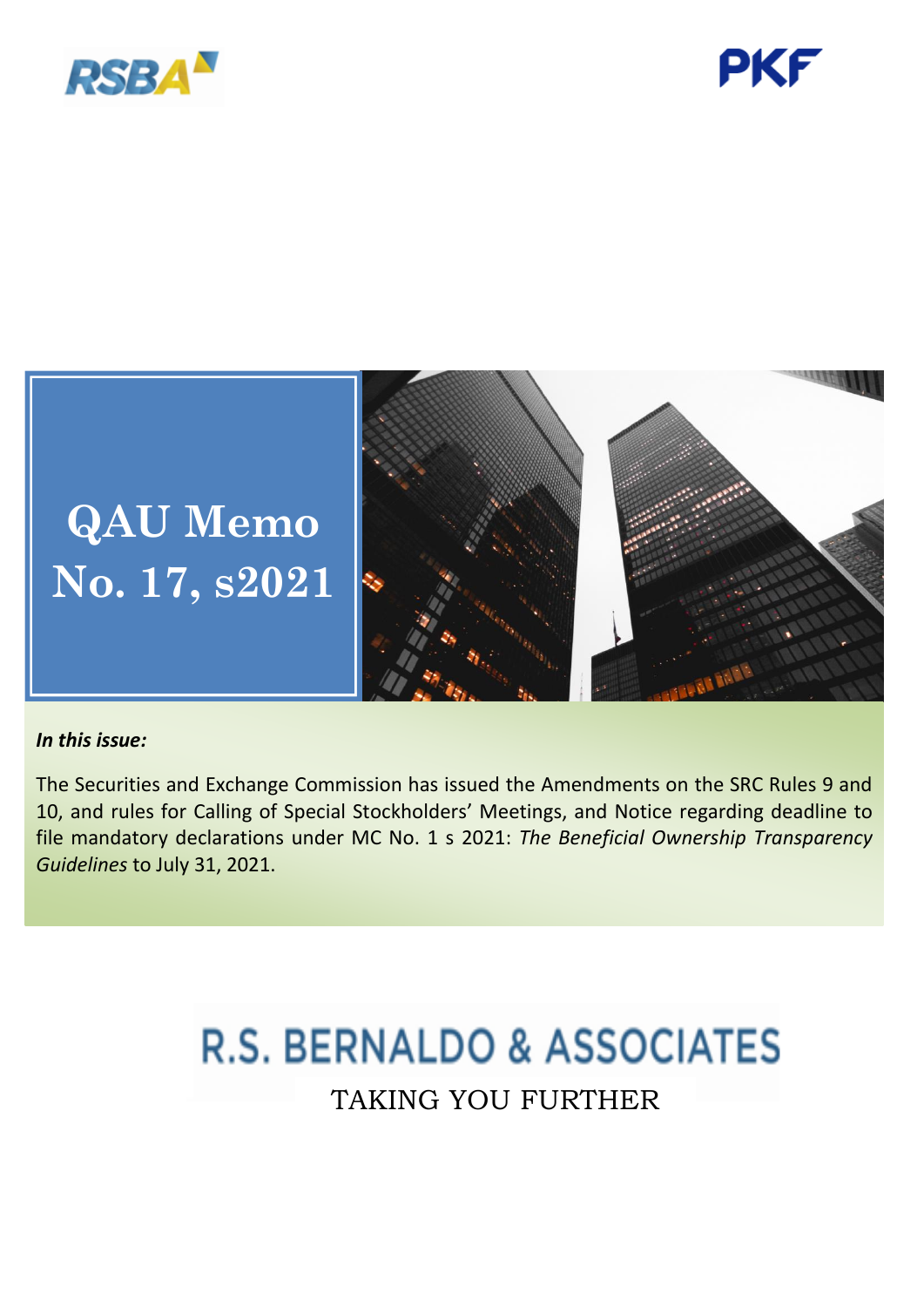



## AMENDMENTS ON THE SRC RULES 9 AND 10

### To: All Concerned

On April 20, 2021, the Commission *En Banc* has resolved to approve the following amendments to SRC Rules 9 and 10. Below is a summary of the said amendments:

| 2015 IRR of the Securities Regulation Code<br>(R.A. 8799)                                                                                                                                                                  | Amendments provided in MC No. 6 s2021                                                                                                                                                                                                                                                                                                                                      |  |
|----------------------------------------------------------------------------------------------------------------------------------------------------------------------------------------------------------------------------|----------------------------------------------------------------------------------------------------------------------------------------------------------------------------------------------------------------------------------------------------------------------------------------------------------------------------------------------------------------------------|--|
| Rule 9.1 - Exempt Securities                                                                                                                                                                                               |                                                                                                                                                                                                                                                                                                                                                                            |  |
| 9.1.1. Any evidence of indebtedness issued by a<br>financial institution that has been licensed by<br>the BSP to engage in banking or quasi-banking<br>shall be exempt from registration under Section<br>8.1 of the Code. | 9.1.1. The requirements and procedures for<br>registration under Sections 8 and 12 shall not as<br>a general rule apply to any of the following<br>classes of securities:                                                                                                                                                                                                  |  |
|                                                                                                                                                                                                                            | (a) Any security issued or guaranteed by the<br>Government of the Philippines, or by any<br>political subdivision or agency thereof, or by<br>any person controlled or supervised by, and<br>acting<br>instrumentality<br>of<br>said<br>as<br>an<br>Government.                                                                                                            |  |
|                                                                                                                                                                                                                            | (b) Any security issued or guaranteed by the<br>government of any country with which the<br>Philippines maintain diplomatic relations, or by<br>any state, province or political subdivision<br>thereof on the basis of reciprocity: Provided,<br>That the Commission may require compliance<br>with the form and content for disclosures the<br>Commission may prescribe. |  |
|                                                                                                                                                                                                                            | (c) Certificates issued by a receiver or by a<br>transferee in bankruptcy duly approved by the<br>proper adjudicatory body.                                                                                                                                                                                                                                                |  |
|                                                                                                                                                                                                                            | (d) Any security or its derivatives the sale or<br>transfer of which, by law, is under the<br>supervision and regulation of the Office of the<br>Insurance Commission. Housing and Land Use<br>Rule Regulatory Board, or the Bureau of<br>Internal Revenue.                                                                                                                |  |
|                                                                                                                                                                                                                            | (e) Any security issued by a bank except its<br>own shares of stock.                                                                                                                                                                                                                                                                                                       |  |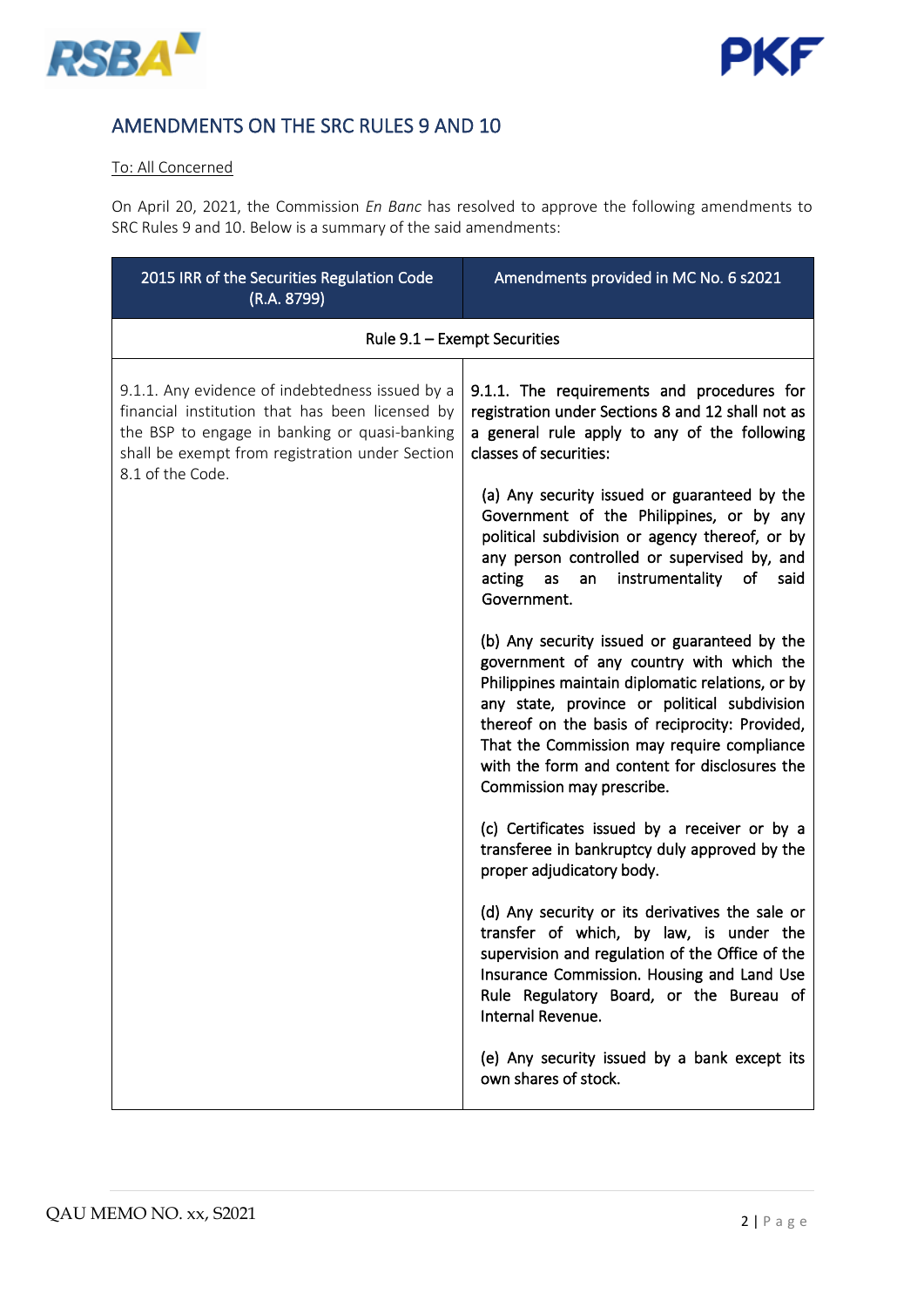



| 9.1.2. The registration requirements shall not                                                                                                                                                                                                                                                                                                                                                                                                                                                                                                                                                                                                                                                                                                                                                                                                                 | 9.1.2. The registration requirements shall not                                                                                                                                                                                                                                                                                                                                                                                                                                                                                                                                                                                                                                                                                                                                                                                                                          |
|----------------------------------------------------------------------------------------------------------------------------------------------------------------------------------------------------------------------------------------------------------------------------------------------------------------------------------------------------------------------------------------------------------------------------------------------------------------------------------------------------------------------------------------------------------------------------------------------------------------------------------------------------------------------------------------------------------------------------------------------------------------------------------------------------------------------------------------------------------------|-------------------------------------------------------------------------------------------------------------------------------------------------------------------------------------------------------------------------------------------------------------------------------------------------------------------------------------------------------------------------------------------------------------------------------------------------------------------------------------------------------------------------------------------------------------------------------------------------------------------------------------------------------------------------------------------------------------------------------------------------------------------------------------------------------------------------------------------------------------------------|
| likewise apply to the following:                                                                                                                                                                                                                                                                                                                                                                                                                                                                                                                                                                                                                                                                                                                                                                                                                               | likewise apply to the following:                                                                                                                                                                                                                                                                                                                                                                                                                                                                                                                                                                                                                                                                                                                                                                                                                                        |
|                                                                                                                                                                                                                                                                                                                                                                                                                                                                                                                                                                                                                                                                                                                                                                                                                                                                | 9.1.2.1. Any evidence of indebtedness issued<br>by a financial institution that has been licensed<br>by the BSP to engage in banking or quasi-<br>banking shall be exempt from registration<br>under Section 8.1 of the Code.                                                                                                                                                                                                                                                                                                                                                                                                                                                                                                                                                                                                                                           |
| 9.1.2.1. Evidence of indebtedness issued                                                                                                                                                                                                                                                                                                                                                                                                                                                                                                                                                                                                                                                                                                                                                                                                                       | 9.1.2.2. Evidence of indebtedness issued to                                                                                                                                                                                                                                                                                                                                                                                                                                                                                                                                                                                                                                                                                                                                                                                                                             |
| to the BSP under its open market and/or                                                                                                                                                                                                                                                                                                                                                                                                                                                                                                                                                                                                                                                                                                                                                                                                                        | the BSP under its open market and/or                                                                                                                                                                                                                                                                                                                                                                                                                                                                                                                                                                                                                                                                                                                                                                                                                                    |
| rediscounting operations;                                                                                                                                                                                                                                                                                                                                                                                                                                                                                                                                                                                                                                                                                                                                                                                                                                      | rediscounting operations;                                                                                                                                                                                                                                                                                                                                                                                                                                                                                                                                                                                                                                                                                                                                                                                                                                               |
| 9.1.2.2. Bills of exchange arising from a bona                                                                                                                                                                                                                                                                                                                                                                                                                                                                                                                                                                                                                                                                                                                                                                                                                 | 9.1.2.3. Bills of exchange arising from a bona                                                                                                                                                                                                                                                                                                                                                                                                                                                                                                                                                                                                                                                                                                                                                                                                                          |
| fide sale of goods and services that are                                                                                                                                                                                                                                                                                                                                                                                                                                                                                                                                                                                                                                                                                                                                                                                                                       | fide sale of goods and services that are                                                                                                                                                                                                                                                                                                                                                                                                                                                                                                                                                                                                                                                                                                                                                                                                                                |
| distributed and/or traded by banks or                                                                                                                                                                                                                                                                                                                                                                                                                                                                                                                                                                                                                                                                                                                                                                                                                          | distributed and/or traded by banks or                                                                                                                                                                                                                                                                                                                                                                                                                                                                                                                                                                                                                                                                                                                                                                                                                                   |
| investment houses duly licensed by the                                                                                                                                                                                                                                                                                                                                                                                                                                                                                                                                                                                                                                                                                                                                                                                                                         | investment houses duly licensed by the                                                                                                                                                                                                                                                                                                                                                                                                                                                                                                                                                                                                                                                                                                                                                                                                                                  |
| Commission and BSP through an organized                                                                                                                                                                                                                                                                                                                                                                                                                                                                                                                                                                                                                                                                                                                                                                                                                        | Commission and BSP through an organized                                                                                                                                                                                                                                                                                                                                                                                                                                                                                                                                                                                                                                                                                                                                                                                                                                 |
| market that is operated under the rules                                                                                                                                                                                                                                                                                                                                                                                                                                                                                                                                                                                                                                                                                                                                                                                                                        | market that is operated under the rules                                                                                                                                                                                                                                                                                                                                                                                                                                                                                                                                                                                                                                                                                                                                                                                                                                 |
| approved by the Commission;                                                                                                                                                                                                                                                                                                                                                                                                                                                                                                                                                                                                                                                                                                                                                                                                                                    | approved by the Commission;                                                                                                                                                                                                                                                                                                                                                                                                                                                                                                                                                                                                                                                                                                                                                                                                                                             |
| 9.1.2.3. Any security issued or guaranteed by<br>financial entities established<br>multilateral<br>through a treaty or any other binding<br>agreement to which the Philippines is a<br>party or subsequently becomes a member<br>(hereinafter referred as Multilateral Financial<br>Entities or MFE), e.g., international financial<br>institutions, multilateral development banks,<br>development finance institutions or any other<br>similar entities; or by facilities or funds<br>established, administered, and supported by<br>MFEs; Provided, that the issuer shall file an<br>offering circular/ memorandum in a format<br>prescribed by the Commission and containing<br>among others; (1) information about the<br>issuer and the security to be issued, (2)<br>information<br>about the<br>MFE,<br>and<br>(3)<br>information about the guarantee. | 9.1.2.4. Any security issued or guaranteed by<br>financial<br>multilateral<br>entities<br>established<br>through a treaty or any other binding<br>agreement to which the Philippines is a<br>party or subsequently becomes a member<br>(hereinafter referred as Multilateral Financial<br>Entities or MFE), e.g., international financial<br>institutions, multilateral development banks,<br>development finance institutions or any other<br>similar entities; or by facilities or funds<br>established, administered, and supported by<br>MFEs; Provided, that the issuer shall file an<br>offering circular/ memorandum in a format<br>prescribed by the Commission and containing<br>among others; (1) information about the<br>issuer and the security to be issued, (2)<br>information<br>about<br>the<br>MFE,<br>and<br>(3)<br>information about the guarantee. |
| 9.1.2.4. The registration requirements shall                                                                                                                                                                                                                                                                                                                                                                                                                                                                                                                                                                                                                                                                                                                                                                                                                   | 9.1.2.5. The registration requirements shall                                                                                                                                                                                                                                                                                                                                                                                                                                                                                                                                                                                                                                                                                                                                                                                                                            |
| likewise                                                                                                                                                                                                                                                                                                                                                                                                                                                                                                                                                                                                                                                                                                                                                                                                                                                       | likewise                                                                                                                                                                                                                                                                                                                                                                                                                                                                                                                                                                                                                                                                                                                                                                                                                                                                |
| apply                                                                                                                                                                                                                                                                                                                                                                                                                                                                                                                                                                                                                                                                                                                                                                                                                                                          | apply                                                                                                                                                                                                                                                                                                                                                                                                                                                                                                                                                                                                                                                                                                                                                                                                                                                                   |
| to                                                                                                                                                                                                                                                                                                                                                                                                                                                                                                                                                                                                                                                                                                                                                                                                                                                             | to                                                                                                                                                                                                                                                                                                                                                                                                                                                                                                                                                                                                                                                                                                                                                                                                                                                                      |
| evidence                                                                                                                                                                                                                                                                                                                                                                                                                                                                                                                                                                                                                                                                                                                                                                                                                                                       | evidence                                                                                                                                                                                                                                                                                                                                                                                                                                                                                                                                                                                                                                                                                                                                                                                                                                                                |
| of                                                                                                                                                                                                                                                                                                                                                                                                                                                                                                                                                                                                                                                                                                                                                                                                                                                             | not                                                                                                                                                                                                                                                                                                                                                                                                                                                                                                                                                                                                                                                                                                                                                                                                                                                                     |
| not                                                                                                                                                                                                                                                                                                                                                                                                                                                                                                                                                                                                                                                                                                                                                                                                                                                            | of                                                                                                                                                                                                                                                                                                                                                                                                                                                                                                                                                                                                                                                                                                                                                                                                                                                                      |
| indebtedness, e.g., commercial papers, that                                                                                                                                                                                                                                                                                                                                                                                                                                                                                                                                                                                                                                                                                                                                                                                                                    | indebtedness, e.g., commercial papers, that                                                                                                                                                                                                                                                                                                                                                                                                                                                                                                                                                                                                                                                                                                                                                                                                                             |
| meet the following conditions:                                                                                                                                                                                                                                                                                                                                                                                                                                                                                                                                                                                                                                                                                                                                                                                                                                 | meet the following conditions:                                                                                                                                                                                                                                                                                                                                                                                                                                                                                                                                                                                                                                                                                                                                                                                                                                          |
| 9.1.2.4.1. Issued to not more than nineteen                                                                                                                                                                                                                                                                                                                                                                                                                                                                                                                                                                                                                                                                                                                                                                                                                    | 9.1.2.5.1. Issued to not more than nineteen                                                                                                                                                                                                                                                                                                                                                                                                                                                                                                                                                                                                                                                                                                                                                                                                                             |

9.1.2.5.1. Issued to not more than nineteen (19) non-institutional lenders;

(19) non-institutional lenders;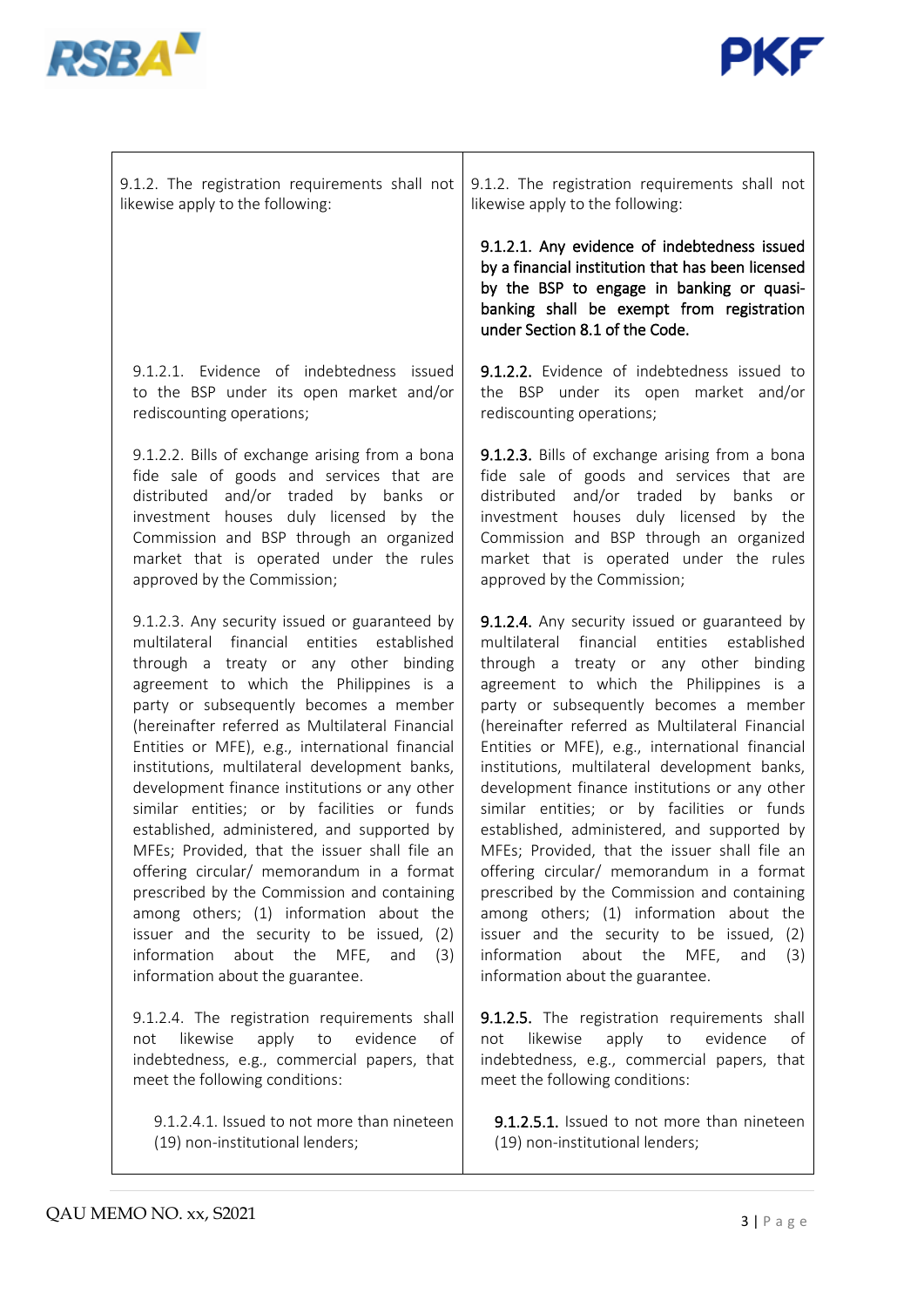



| 9.1.2.4.2. Payable to a specific person;                                                                                                                                                                                                                                                                   | 9.1.2.5.2. Payable to a specific person;                                                                                                                                                                                                                     |  |
|------------------------------------------------------------------------------------------------------------------------------------------------------------------------------------------------------------------------------------------------------------------------------------------------------------|--------------------------------------------------------------------------------------------------------------------------------------------------------------------------------------------------------------------------------------------------------------|--|
| 9.1.2.4.3. Neither negotiable nor assignable<br>and held on to maturity; and                                                                                                                                                                                                                               | 9.1.2.5.3. Neither negotiable nor assignable<br>and held on to maturity; and                                                                                                                                                                                 |  |
| 9.1.2.4.4. In an amount not exceeding<br>Hundred<br>Fifty<br>Million<br>Pesos<br>One<br>(PhP150,000,000.00) or<br>higher<br>such<br>amount as the Commission may prescribe.                                                                                                                                | 9.1.2.5.4. In an amount not exceeding<br>Pesos<br>Hundred<br>Fifty<br>Million<br>One<br>(PhP150,000,000.00) or such higher amount<br>as the Commission may prescribe.                                                                                        |  |
| Rule 10.1 - Exempt transactions                                                                                                                                                                                                                                                                            |                                                                                                                                                                                                                                                              |  |
| 10.1.3. Offer or Sale of Securities to Qualified<br>Buyers under Section 10.1(1) of the Code.<br>Sections 8 and 12 shall not likewise apply to<br>securities issued and sold to the following<br>qualified buyers:                                                                                         | 10.1.3. Offer or Sale of Securities to Qualified<br>Buyers under Section 10.1(1) of the Code.<br>Sections 8 and 12 shall not likewise apply to<br>securities issued and sold to the following<br>qualified buyers:                                           |  |
| 10.1.3.1. Bank;                                                                                                                                                                                                                                                                                            | 10.1.3.a. Bank;                                                                                                                                                                                                                                              |  |
| 10.1.3.2. Registered investment house;                                                                                                                                                                                                                                                                     | 10.1.3.b. Registered investment house;                                                                                                                                                                                                                       |  |
| 10.1.3.3. Insurance company;                                                                                                                                                                                                                                                                               | 10.1.3.c. Insurance company;                                                                                                                                                                                                                                 |  |
| 10.1.3.4. Pension fund or retirement plan<br>maintained by the Government of the<br>Philippines or any political subdivision thereof<br>or managed by a bank or other persons<br>authorized by the BSP to engage in trust<br>functions;                                                                    | 10.1.3.d. Pension fund or retirement plan<br>maintained by the Government of the<br>Philippines or any political subdivision thereof<br>or managed by a bank or other persons<br>authorized by the BSP to engage in trust<br>functions;                      |  |
| 10.1.3.5. Investment company; or                                                                                                                                                                                                                                                                           | 10.1.3.e. Registered Securities Dealer;                                                                                                                                                                                                                      |  |
| 10.1.3.6. Such<br>other<br>the<br>person<br>as<br>Commission may by rule determine<br>as<br>qualified buyers, on the basis of such factors<br>financial<br>sophistication, net<br>worth,<br>as<br>knowledge, and experience in financial and<br>business matters, or amount of assets under<br>management. | 10.1.3.f. An account managed by a Registered<br>Broker under a discretionary arrangement as<br>provided for in the other relevant provisions in<br>these SRC 2015 Rules;                                                                                     |  |
|                                                                                                                                                                                                                                                                                                            | 10.1.3.g. Registered Investment Company<br>(e.g., mutual fund companies);                                                                                                                                                                                    |  |
|                                                                                                                                                                                                                                                                                                            | 10.1.3.h. Provident fund or pension fund<br>maintained by a government agency or by a<br>government or private corporation and<br>managed by an entity authorized accordingly<br>by the BSP or the SEC to engage in trust<br>function or in fund management; |  |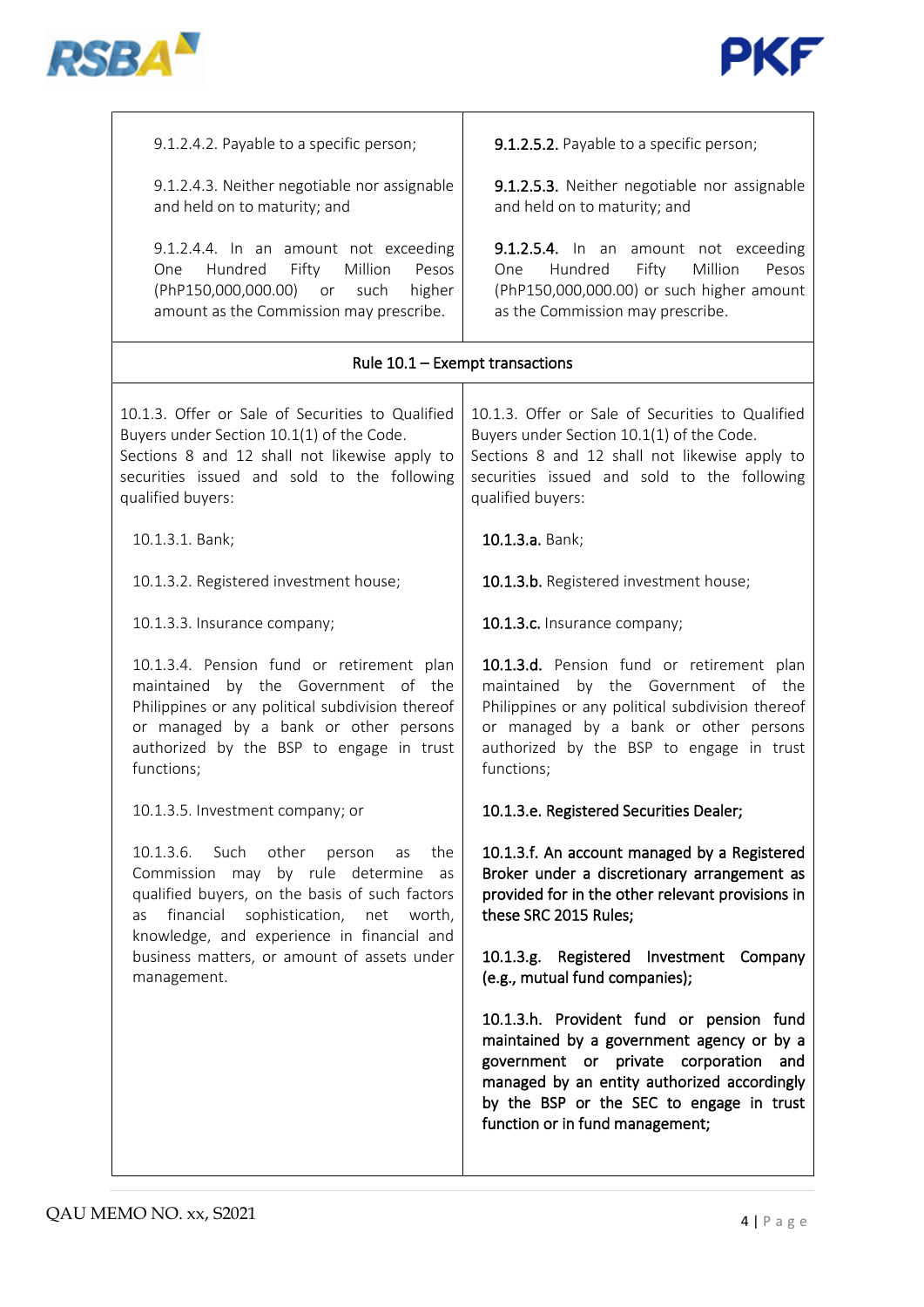



10.1.3.i. A trust corporation that is authorized by the BSP to perform the acts of a trustee;

10.1.3.j. Unit investment trust funds that are established in accordance with rules and regulations of the BSP;

10.1.3.k. A fund established and covered by a trust or IMA agreement under a discretionary arrangement in accordance with rules and regulations of the BSP, A discretionary arrangement means that the entity managing the fund is granted authority to decide on the investment of the trust funds or IMA funds;

10.1.3.l. A fund established and covered by a trust or IMA agreement under a nondiscretionary arrangement in accordance with rules and regulations of the BSP, provided that the beneficial owner/s or principal/s of such fund possess the qualifications on financial capacity and sophistication as specified in 2015 SRC Rules 10.1.11.1 for natural persons, and 10.1.11.2 for juridical persons; and provided also, that the treatment of such fund as qualified buyer does not contravene the trust or IMA agreement.

10.1.3.m. A fund established and covered by a trust or IMA agreement wherein the beneficial owner or principal of the fund has been deemed or conferred as a qualified buyer under SRC Sec. 10.1 (l) or SRC Rule 10.1.11; and

10.1.3.n. An entity with quasi bank license issued by BSP;

10.1.3.o. Pre-need company authorized by the Insurance Commission;

10.1.3.p. Collective Investment Scheme authorized by the relevant regulatory authority pursuant to existing laws and regulations;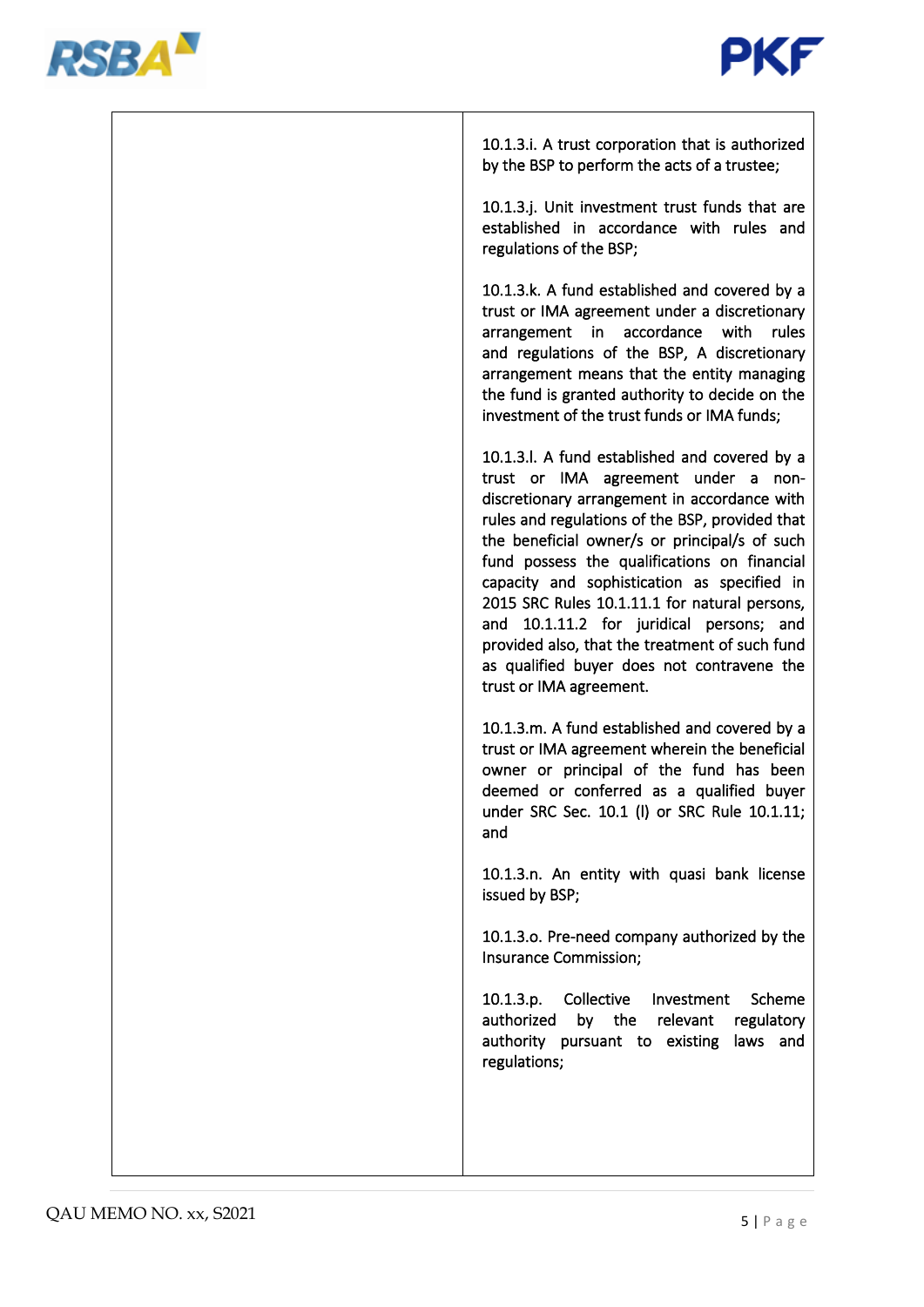



| 10.1.3.q. A listed entity on the Philippine Stock<br>Exchange, or a related body corporate of a<br>Philippine Stock Exchange listed entity<br>provided that it engages the service of a<br>professional fund manager, through direct hire<br>or via outsourcing to an authorized fund<br>management entity. |
|-------------------------------------------------------------------------------------------------------------------------------------------------------------------------------------------------------------------------------------------------------------------------------------------------------------|
| 10.1.3.r. A foreign entity not being established<br>or incorporated in the Philippines that, if<br>established or incorporated in the Philippines,<br>would be covered by one of the preceding<br>paragraphs; and                                                                                           |
| 10.1.3.s. Such other person as the Commission<br>may by rule or order determine as qualified<br>buyers, on the basis of such factors as financial<br>sophistication, net worth, knowledge, and<br>experience in financial and business matters,<br>or amount of assets under management.                    |

*MC No. 06 s. 2021:<https://www.sec.gov.ph/mc-2021/mc-no-06-s-2021/>*

## CALLING OF SPECIAL STOCKHOLDERS' MEETINGS

#### To: Publicly Listed Companies

For the promotion of good corporate governance and the protection of minority investors, the Commission resolved to issue the following rules:

- I. Any number of shareholders of a corporation (Qualifying Shareholders) who hold at least ten percent (10%) or more of the outstanding capital stock (Qualifying Shares) of a Publicly Listed Company (PLC) shall have the right to call for a Special Stockholders' Meeting, subject to the guidelines set under Section 49 of the RCC and other relevant regulations. The Special Stockholders' Meeting may be done physically or remotely through allowable means of remote communication.
- II. The Qualifying Shareholders should have continuously held the Qualifying Shares for a period of at least one (1) year prior to the receipt by the Corporate Secretary of a written Call for a Special Stockholders' Meeting.
- III. The Call for a Special Stockholders' Meeting shall be in writing, signed by all Qualifying Shareholders, addressed to the Board of Directors and transmitted through the Corporate Secretary at least forty-five (45) days prior to the proposed date of the special meeting, setting forth therein:
	- a) The names of the Qualifying Stockholder(s) and their respective percentage of shareholdings, which must constitute at least ten percent (10%) of the outstanding capital stock of the corporation;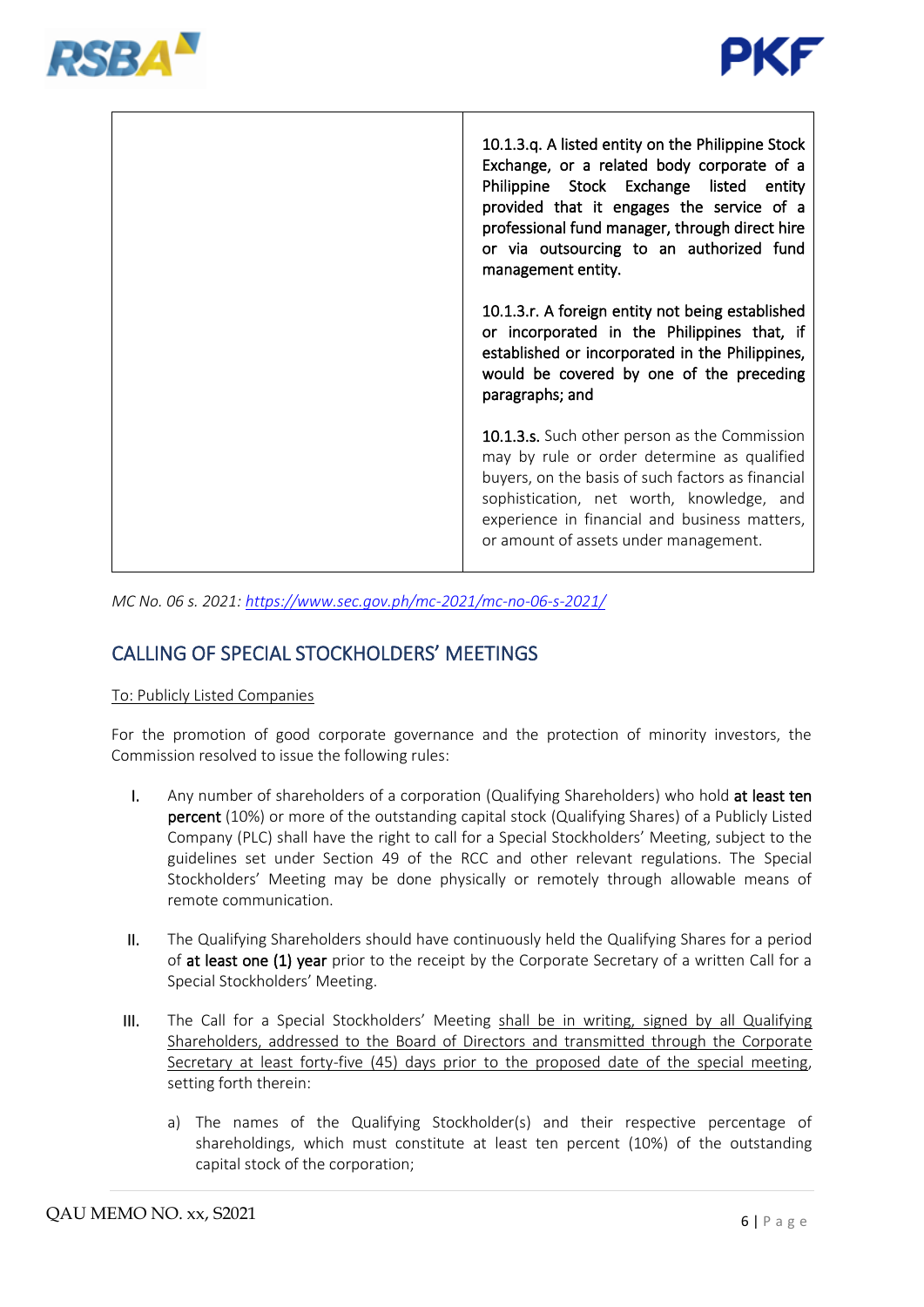



- b) The purpose of the Call for a Special Stockholders' Meeting, which must be stated with sufficient clarity, and must affect the legitimate interest of the stockholders and is germane to the stockholders' interest provided that the purpose should not include the removal of any director under Section 27 of the RCC;
- c) The proposed date and time of the requested Special Stockholders' Meeting provided that no stockholder may call a special meeting within sixty (60) days from the previous meeting of the same nature and where the same matter was discussed, unless provided otherwise by the company's bylaws or approved by the Board of Directors.
- d) The proposed agenda items to be discussed during the Special Stockholders' Meeting provided that the matters to be discussed are those affecting the legitimate interests of the shareholders on corporate actions where stockholders' approval is required under the RCC except the right to remove a director provided further that a special meeting cannot be called if the proposed agenda:
	- 1) Covers the same matter/s discussed and resolved in a previous meeting of the stockholders, unless the sixty (60)-day holding-off period had lapsed, provided otherwise by the company's bylaws, or approved by the Board of Directors.
	- 2) Will be covered in the next regular or special meeting provided it is scheduled not later than thirty (30) days from the date of the request; or
	- 3) Has already been discussed and resolved with finality in the previous meetings.

The Qualifying Shareholders must provide proof of shareholdings and at least one (1) government-issued ID.

The Board of Directors may, at its discretion, set the Special Stockholders' Meeting, earlier than forty-five (45) days, if it determines that the matters raised by the Qualifying Shareholders necessitate a quick resolution to prevent undue damage to the company.

- IV. The Board of Directors shall determine if the objectives and conditions in the Call for Special Stockholders' Meeting are consistent with the requirements of this Memorandum Circular.
	- ➢ *If found to be consistent, the Board of Directors shall issue the Notice to convene the Special Stockholders' Meeting at least seven (7) days prior to the proposed date of special meeting in accordance with Sections 49 and 50 of the RCC, SEC Memorandum Circular No. 6, s. of 2020, and other relevant laws, rules and regulations of the Commission and the company's by-laws.*
	- ➢ *If found to be inconsistent, the Board of Directors shall send a written notice to the requesting stockholders indicating that a meeting cannot be called due to their failure to comply with the requirements of this Memorandum Circular, clearly setting forth the basis of such inconsistency, within twenty (20) days from receipt of the request*
- V. In the event that the Board of Directors fail to respond to the Call for Special Stockholders' Meeting within twenty (20) days from receipt of the request, the Qualifying Stockholder/s may avail of the remedy provided under paragraph 7, Section 49 of the RCC.

The Qualifying Shareholders may avail of the same remedy if the Board of Directors refuses to call a meeting under Section (IV) above.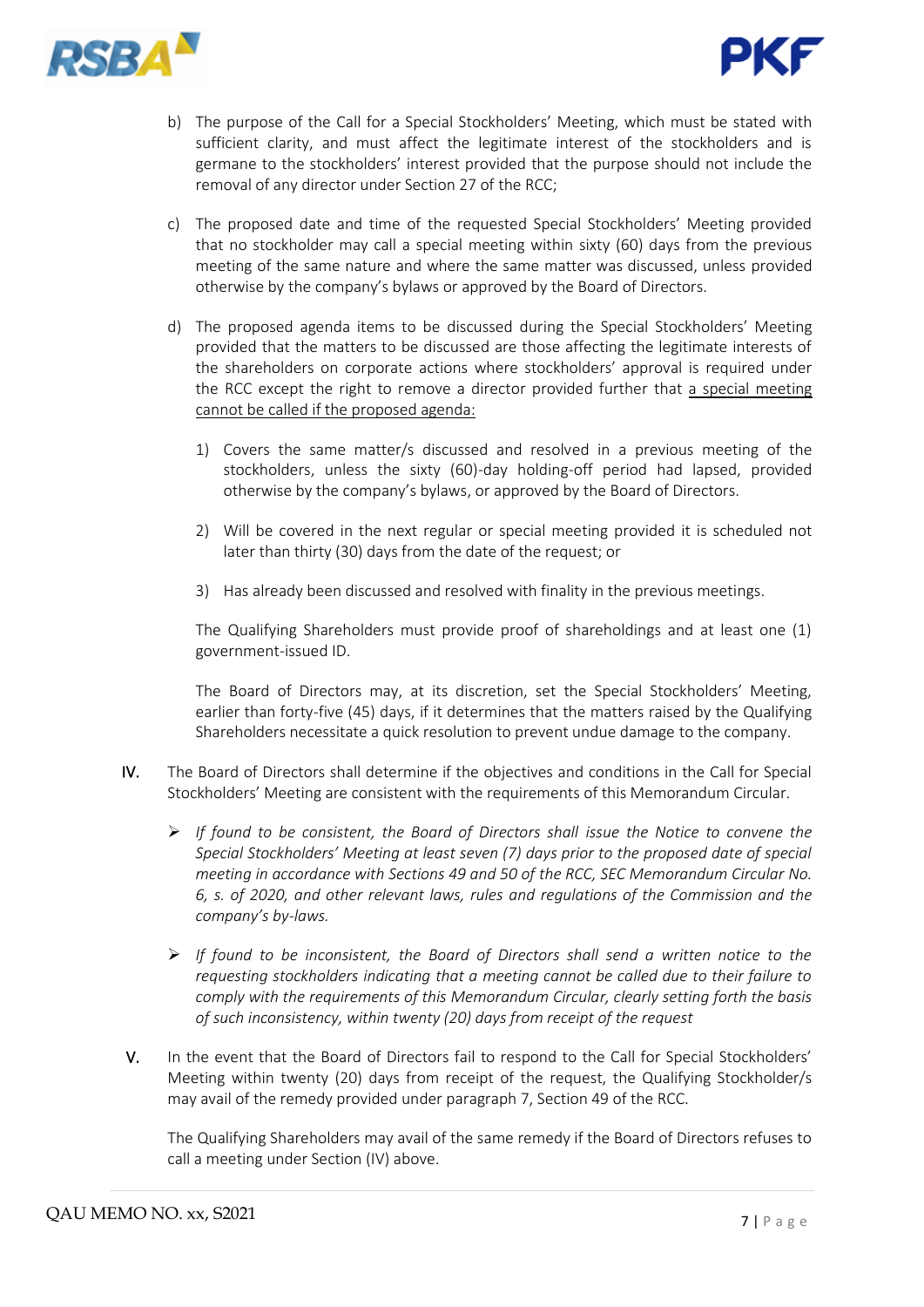



VI. Any officer or agent of the corporation who shall refuse to allow a Qualifying Shareholder to exercise his/her right to call a meeting shall be liable under Section 158 of the RCC provided that if such refusal is made pursuant to a resolution or order of the Board of Directors, the liability under this section for such action shall be imposed upon the directors who voted for such refusal provided further that it shall be a defense to any action under this Memorandum Circular that the shareholder exercising any of these rights was not acting in good faith or in accordance with the requirements of this Memorandum Circular provided furthermore that delay in the processing of such requests shall be equivalent to refusal if the delay is solely caused by negligence on the part of the corporation.

If, after due notice and hearing, the Commission finds that any provision of this Memorandum Circular has been violated, or that any of the right hereunder has been abused, the Commission may impose any or all of the sanctions provided under Section 158 of the RCC.

#### **EFFECTIVITY**

This Memorandum Circular shall take effect starting April 24, 2021.

*SEC MC No. 7, s2021: <https://www.sec.gov.ph/mc-2021/mc-no-07-s-2021/>*

## NOTICE: EXTENSION OF DEADLINE TO FILE MANDATORY DECLARATIONS UNDER SECTIONS 6 AND 7 OF MC NO. 01, SERIES OF 2021 OR "THE BENEFICIAL OWNERSHIP TRANSPARENCY GUIDELINES" TO 31 JULY 2021

#### To: All Concerned

In consideration of the strict measures imposed under the Enhanced Community Quarantine (ECQ) and Modified Enhanced Community Quarantine (MECQ) from 29 March to 14 May 2021 arising from the surge in COVID-19 infections, the Commission has further extended the deadline for submission of all mandatory disclosures under Sections 6 and 7 of MC No. 01, Series of 2021 to 31 July 2021.

For your information and guidance.

*SEC Notice: [https://www.sec.gov.ph/notices/extension-of-deadline-to-file-mandatory-declarations](https://www.sec.gov.ph/notices/extension-of-deadline-to-file-mandatory-declarations-under-sections-6-and-7-of-mc-no-01-series-of-2021-or-the-beneficial-ownership-transparency-guidelines-to-31-july-2021/)[under-sections-6-and-7-of-mc-no-01-series-of-2021-or-the-beneficial-ownership-transparency](https://www.sec.gov.ph/notices/extension-of-deadline-to-file-mandatory-declarations-under-sections-6-and-7-of-mc-no-01-series-of-2021-or-the-beneficial-ownership-transparency-guidelines-to-31-july-2021/)[guidelines-to-31-july-2021/](https://www.sec.gov.ph/notices/extension-of-deadline-to-file-mandatory-declarations-under-sections-6-and-7-of-mc-no-01-series-of-2021-or-the-beneficial-ownership-transparency-guidelines-to-31-july-2021/)*

-XXX-